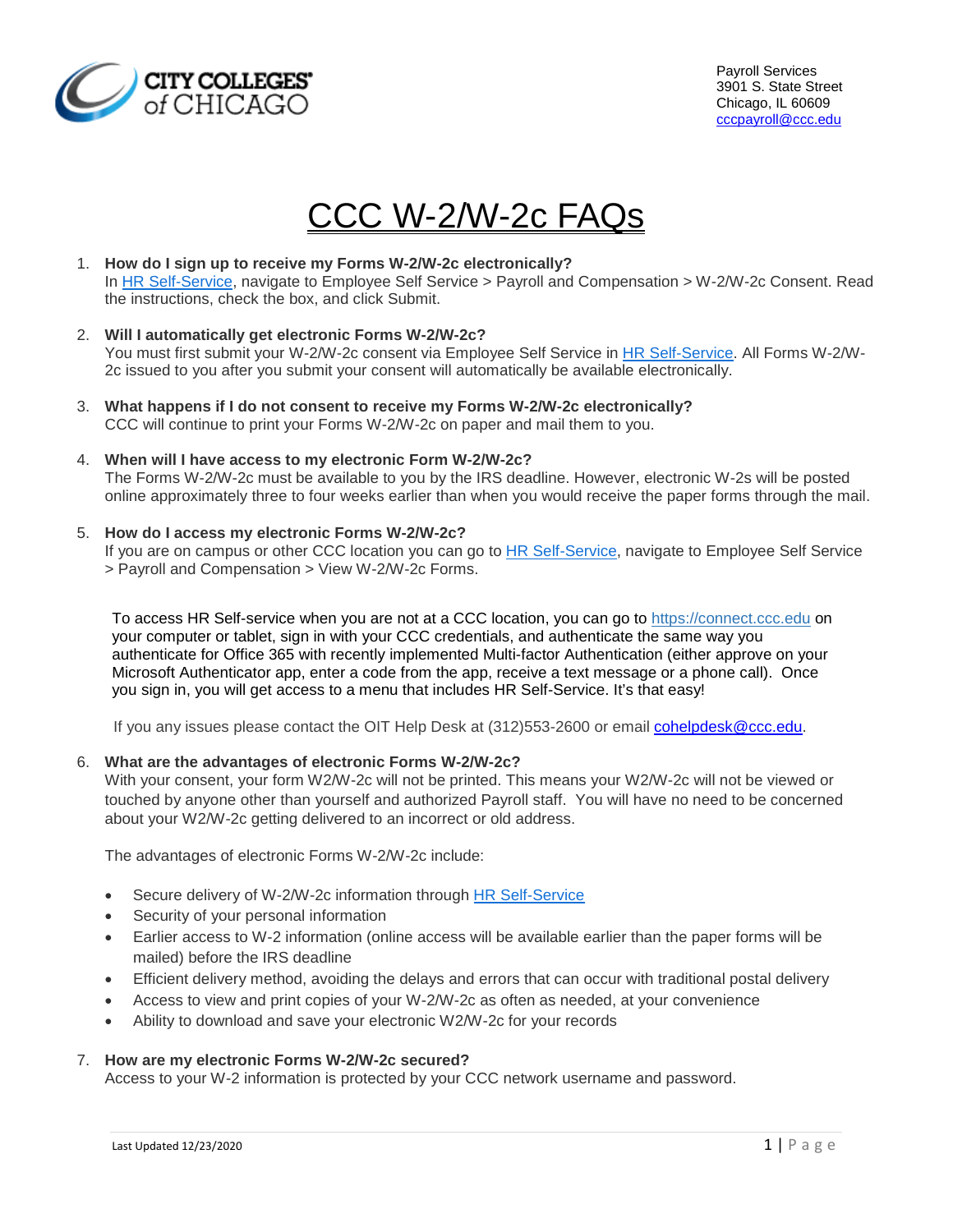

Payroll Services 3901 S. State Street Chicago, IL 60609 [cccpayroll@ccc.edu](file://dofs/DODATASHARE/DOFSDATA/OHR/HRIS/HRIS%20Systems%20Admin/Projects/Year%20End%20Processing/W2%202019/Communications/W2%20FAQs/cccpayroll@ccc.edu)

### 8. **Will I receive confirmation of my consent to receive electronic Forms W-2/W-2c?**

Yes, an email confirmation will be sent to your "ccc.edu" email address from [HR Self-Service,](http://www.ccc.edu/menu/Pages/HR-Self-Service.aspx) as soon as you submit your consent. If you do not see the email in your Inbox, please check your Junk Mail folder.

- 9. **Will I still receive paper Forms W-2/W-2c if I consent for electronic forms?** No. If you consent to receive your Forms W-2/W-2c electronically, CCC will stop sending you paper forms.
- **10. How do I change my address if I moved, and I did not consent to receive an electronic W-2/W-2c?** In [HR Self-Service,](https://my.smu.edu/) navigate to Personal Information > Home and Mailing Address > Edit. Click on the pencil icon in the Edit box. Change the effective date of the address change if necessary. Enter the new address information and click on the Save button. You will receive a Save Confirmation when your changes are successfully submitted.
- **11. Until when do I have to change my address before my paper W-2/W-2c will be mailed?** Address changes entered on or prior to January 20, 2021, will be reflected on your 2020 Form W-2. Employees do not require a corrected W-2 for address changes.
- 12. **How will I know when my Form W-2/W-2c is available in HR Self-Service?** An email confirmation will be sent to your "ccc.edu" email address from [HR Self-Service](http://www.ccc.edu/menu/Pages/HR-Self-Service.aspx) when your Form W-2 is available. Email you receive will have a subject header called "IMPORTANT TAX RETURN DOCUMENT AVAILABLE". It will be available by January 22<sup>nd</sup>, 2021, which is earlier than the required IRS deadline.
- 13. **Do I have to submit my consent each year to keep receiving my Forms W-2/W-2c electronically?** No. Your consent for electronic Form W-2/W-2c will remain in effect until you withdraw the consent, or if this service is not supported in a future tax year.

#### 14. **Does my consent expire?**

No. Your consent for electronic Form W-2/W-2c will remain in effect until you withdraw the consent, or this service is not supported in a future tax year.

## 15. **How do I cancel my consent for electronic Forms W-2/W-2c?**

In [HR Self-Service,](https://my.smu.edu/) navigate to Employee Self Service > Payroll and Compensation > W-2/W-2c Consent. Read the instructions on how to withdraw your consent, check the box, and click Submit.

- 16. **How do I start getting paper Forms W-2/W-2c again?** To withdraw your consent for electronic W-2s, in [HR Self-Service,](http://www.ccc.edu/menu/Pages/HR-Self-Service.aspx) navigate to Employee Self Service > Payroll and Compensation > W-2/W-2c Consent. Read the instructions, check the box, and click Submit.
- 17. **Will I receive confirmation of my consent withdrawal for electronic Forms W-2/W-2c?** Yes, an email confirmation will be sent to your "ccc.edu" email address from [HR Self-Service,](http://www.ccc.edu/menu/Pages/HR-Self-Service.aspx) as soon as you submit your consent withdrawal. If you do not see the email in your Inbox, please check your Clutter Mail folder or Junk Mail folder.
- 18. **How will I receive information about my Forms W-2/W-2c?** Emails will be sent to your "ccc.edu" email address on file in [HR Self-Service.](http://www.ccc.edu/menu/Pages/HR-Self-Service.aspx)
- 19. **I printed my Form W-2 but cannot find it. Can I print it again?** Yes, you may view and print your electronic Form W-2/W-2c as often as you want, at your convenience.

#### 20. **When I click on the link to my Form W-2/W-2c, the document does not open.**

Make sure your pop-up blockers are turned off for the [HR Self-Service](http://www.ccc.edu/menu/Pages/HR-Self-Service.aspx) website. You will need to ensure your pop up blockers are disabled. If you are still having issues please contact the OIT Help Desk at (312)553-2600 or email [cohelpdesk@ccc.edu.](mailto:cohelpdesk@ccc.edu) M-F 7am to 6:30 pm.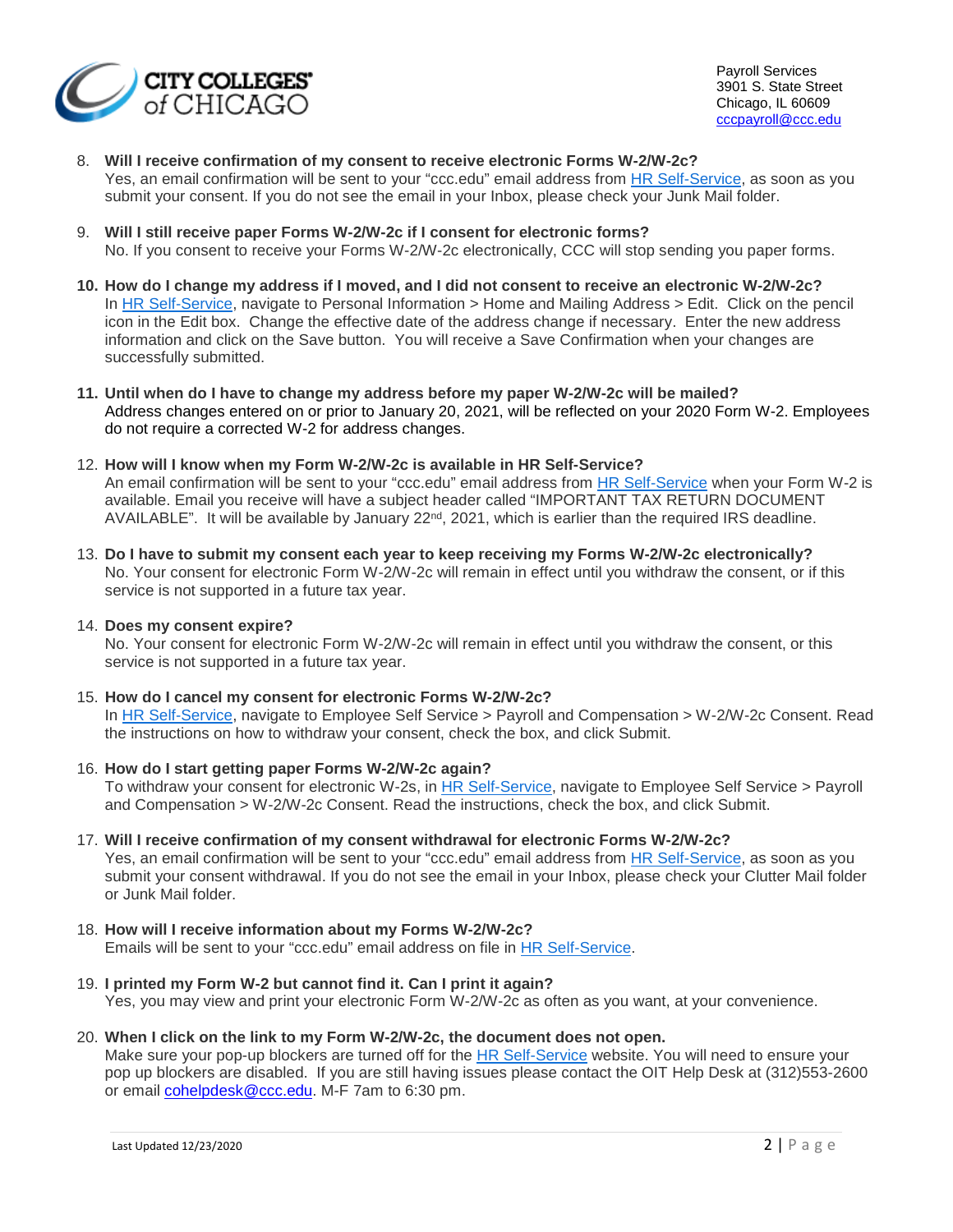

Payroll Services 3901 S. State Street Chicago, IL 60609 [cccpayroll@ccc.edu](file://dofs/DODATASHARE/DOFSDATA/OHR/HRIS/HRIS%20Systems%20Admin/Projects/Year%20End%20Processing/W2%202019/Communications/W2%20FAQs/cccpayroll@ccc.edu)

#### 21. **Will my electronic Form W-2/W-2c look the same as the paper version?**

The electronic W-2 will contain all of the same (required) information, but if you print your electronic Form W-2, it will be formatted for letter-size paper.

- 22. **Can I print my W-2/W-2c using my own printer and regular printer paper and attach it to my tax forms?**  Yes, you will be able to print a standard version of form W2/W-2c. This can be attached to your federal and state tax forms.
- 23. **What happens if my employment terminates before my electronic Form W-2/W-2c is available?** If you consented to receive your Form W-2/W-2c electronically before your termination, your consent will be withdrawn. You will no longer retain your ability to access your Form W-2/W-2c via [HR Self-Service](http://www.ccc.edu/menu/Pages/HR-Self-Service.aspx) after termination and CCC will mail a paper W-2/W-2c to the address on file.
- 24. **Can I submit my consent to receive Forms W-2/W-2c electronically, after my employment at CCC terminates?**

No. You will no longer be allowed to consent to receive electronically your W-2/W-2c online. CCC will mail a paper W-2/W-2c to the address on file.

25. **Who do I contact if I have difficulty accessing my Form W-2/W-2c?**

If you consented to receive your Form W-2/W-2c electronically and are having difficulty logging in to [HR Self-](http://www.ccc.edu/menu/Pages/HR-Self-Service.aspx)[Service,](http://www.ccc.edu/menu/Pages/HR-Self-Service.aspx) contact the OIT Help Desk at (312)553-2600 or email [cohelpdesk@ccc.edu.](mailto:cohelpdesk@ccc.edu) M-F 7am to 6:30 pm or you may also try the [Password Reset Tool](https://passwordreset.ccc.edu/) on OIT's website.

26. **If I don't give consent to receive my W-2/W-2c electronically will I still be able to view my W-2/W-2c on HR Self Service?** 

Yes, after February 12, 2021 you may access [HR Self-Service](http://www.ccc.edu/menu/Pages/HR-Self-Service.aspx) to view/print a copy of your original W-2/W-2c that was sent to the address on file. The original hard copy W-2/W-2c will be printed and mailed by January 31, 2021.

#### 27. **What if I do not receive my W-2/W-2c?**

Employees who elected receive their W-2/W-2c electronically may re-print the W-2/W-2c as needed. Employees who did not elect the electronic form and still have not received their W-2 in the mail may contact your **campus** Payroll Services to request a duplicate W-2/W-2c after February 12, 2021. All returned W-2/W-2cs will NOT be available at your campus Payroll Services for pick up and you will need to complete a change of address form. **No** requests for re-issuance of W-2s will be processed before February 12, 2021.

**28. How is my taxable gross determined on my W-2/W-2c?**

Taxable gross is determined by taking the sum of your gross wages, prizes, awards, non-cash compensation, and other compensation and subtracting employee contributions to health insurance, dental insurance, vision insurance, Flexible Spending Account (FSA), Medical Spending Account (FSA-MSA), Dependent Care Account (FSA-DCA), 403(b) retirement plan contributions, 457(b) deferred compensation plan contributions, and parking and transit deductions.

#### **For example:**

\$65,000.00 Actual YTD Gross Earnings (Box #3 on Form W-2)

- +\$ 800.00 Domestic Partner Benefit
- \$ 700.00 Pension Contribution<br>- \$ 600.00 Health, Dental, Vision
- \$ 600.00 Health, Dental, Vision<br>- \$ 800.00 Transit Deduction
- 800.00 Transit Deduction
- \$ 300.00 403B Deduction (Box #12)

 **\$63,400.00** YTD Taxable Gross Wages (Box #1)